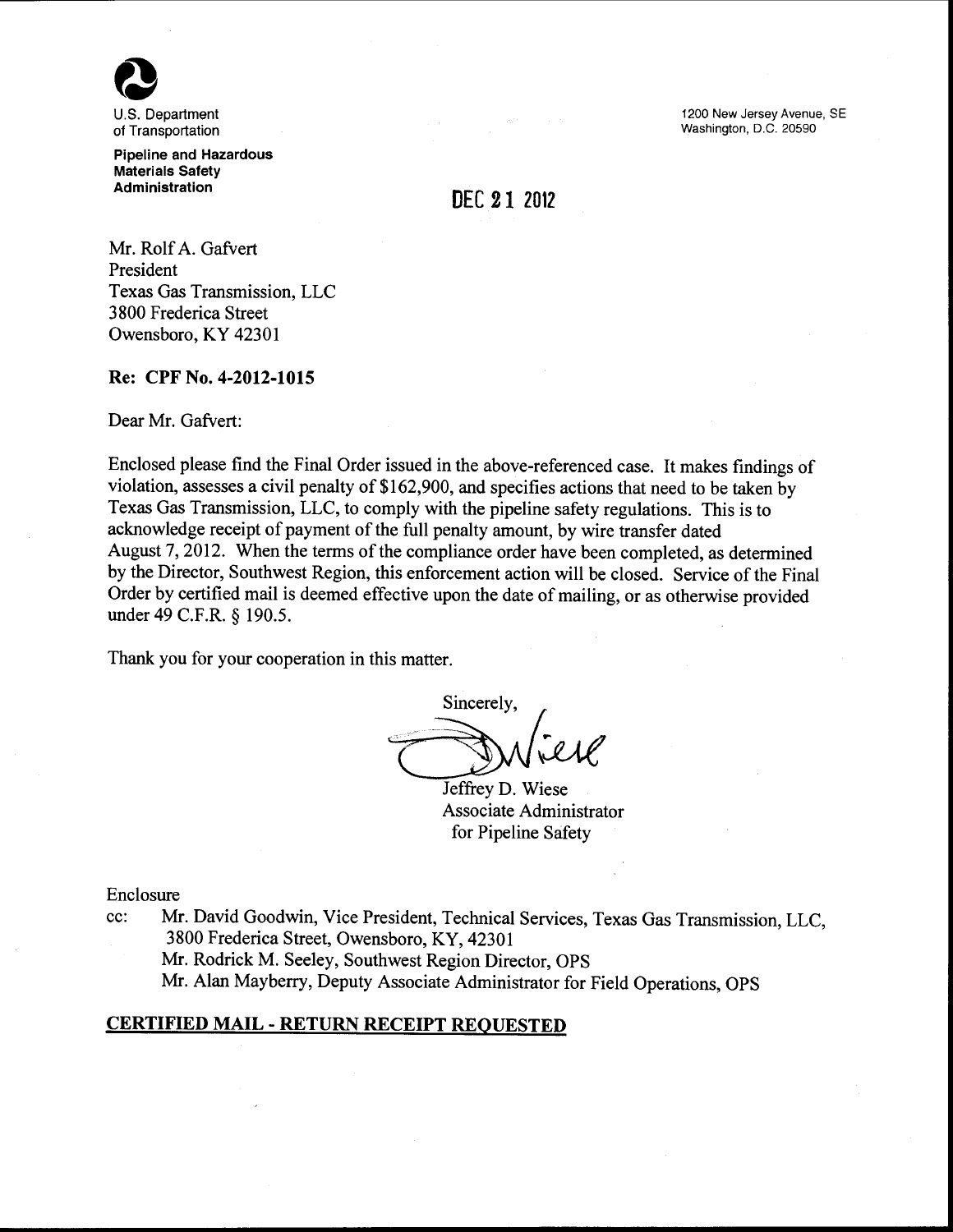# U.S. **DEPARTMENT OF TRANSPORTATION PIPELINE AND HAZARDOUS MATERIALS SAFETY ADMINISTRATION OFFICE OF PIPELINE SAFETY WASHINGTON, D.C. 20590**

) ) ) ) ) )

**In the Matter of** 

**Texas Gas Transmission, LLC,** 

**Respondent.** 

**CPF No. 4-2012-1015** 

## **FINAL ORDER**

Between May 2 and September 29, 2011, pursuant to 49 U.S.C. § 60117, a representative of the Pipeline and Hazardous Materials Safety Administration (PHMSA), Office of Pipeline Safety (OPS), conducted an on-site pipeline safety inspection of the facilities and records of Texas Gas Transmission, LLC (TXGT), in Arkansas, Mississippi and Louisiana. TXGT, a subsidiary of Boardwalk Pipeline Partners, LP, operates approximately 6,100 miles of natural gas pipelines from the Gulf of Mexico to the Midwest and Northeast.<sup>1</sup>

As a result of the inspection, the Director, Southwest Region, OPS (Director), issued to Respondent, by letter dated July 11, 2012, a Notice of Probable Violation, Proposed Civil Penalty, and Proposed Compliance Order (Notice), which also included a warning pursuant to § 190.205. Jn accordance with 49 C.F.R. § 190.207, the Notice proposed finding that TXGT had violated 49 C.F.R. §§ 192.613, 192.475, 192.605, 192.705, 192.739, 192.709, and 192.745 and proposed assessing a civil penalty of\$162,900 for the alleged violations. The Notice also proposed ordering Respondent to take certain measures to correct the alleged violations.

Respondent responded to the Notice by letter dated August 7, 2012 (Response). The company did not contest the allegations of violation and paid the proposed civil penalty of \$162,900, as provided in 49 C.F.R. § 190.227. Payment of the penalty serves to close the case with prejudice to Respondent.

# **FINDINGS OF VIOLATION**

In its Response, TXGT did not contest the allegations in the Notice that it violated 49 C.F.R. Part 192, as follows:

**Item 1:** The Notice alleged that Respondent violated 49 C.F.R. § 192.613, which states:

<sup>1</sup> http://www.txgt.com/AboutUsTXGT.aspx (last accessed on November 27, 2012).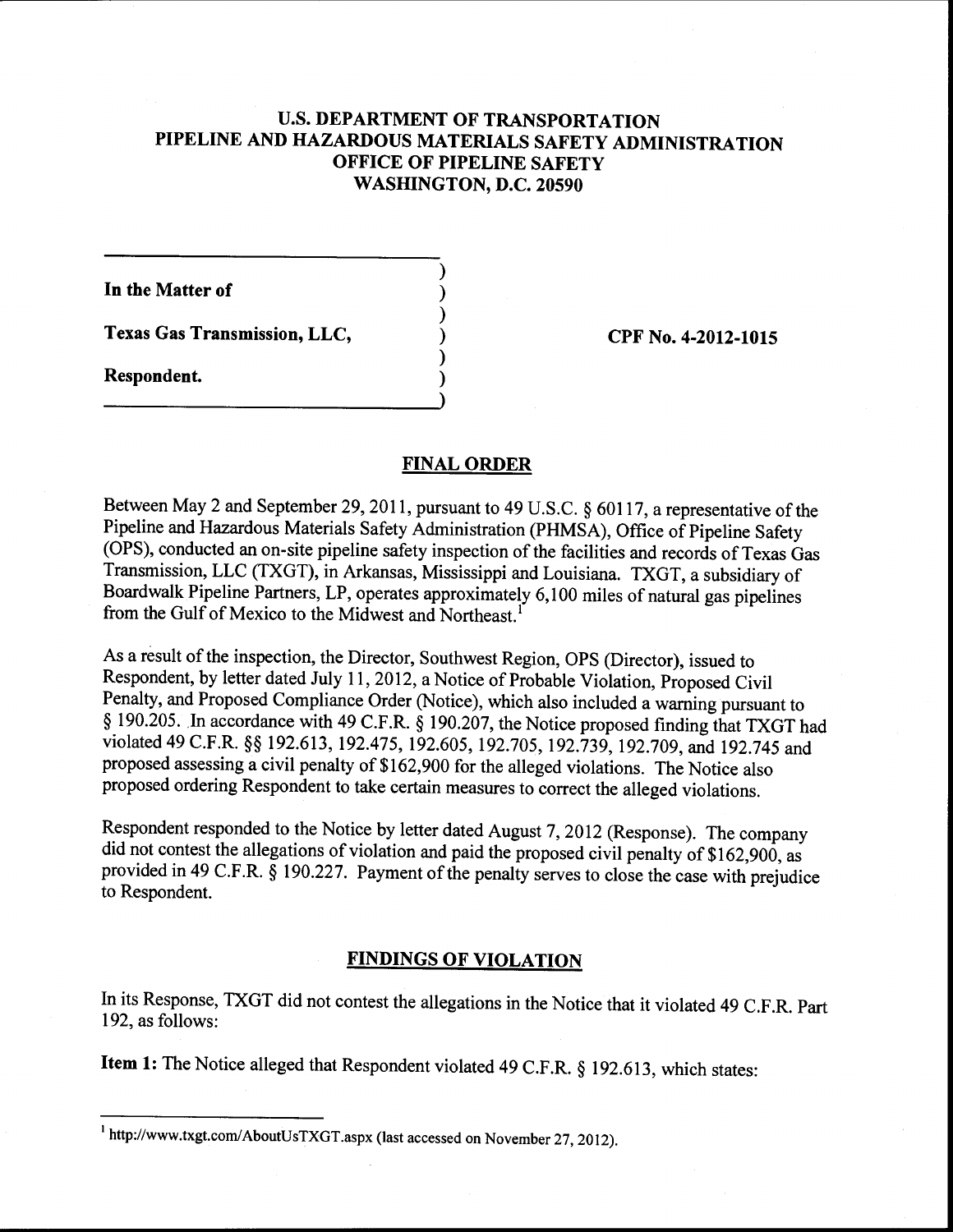### . § **192.613 Continuing surveillance.**

(a) Each operator shall have a procedure for continuing surveillance of its facilities to determine and take appropriate action concerning changes in class location, failures, leakage history, corrosion, substantial changes in cathodic protection requirements, and other unusual operating and maintenance conditions.

(b) If a segment of pipeline is determined to be in unsatisfactory condition but no immediate hazard exists, the operator shall initiate a program to recondition or phase out the segment involved, or, if the segment cannot be reconditioned or phased out, reduce the maximum allowable operating pressure in accordance with  $\S$  192.619(a) and (b).

The Notice alleged that Respondent violated 49 C.F.R. § 192.613 by failing to have and implement a procedure for continuing surveillance of its facilities to determine and take appropriate action concerning unusual operating and maintenance conditions. Specifically, it alleged that TXGT failed to initiate a program to take appropriate action following a hydrotest that overstressed two ANSI 150 WNRF flanges for Project #1339. According to the Notice, TXGT tested the two flanges (which had been rated to 275 psig) to 530 pounds, or 105 pounds above the allowable test pressure of 425 psig. The company failed, however, to take appropriate follow-up action to deal with the overstressed pipe.

Respondent did not contest this allegation of violation. Accordingly, based upon a review of all of the evidence, I find that Respondent violated 49 C.F.R. § 192.613 by failing to have and implement a procedure for continuing surveillance of its facilities to determine and take appropriate action concerning unusual operating and maintenance conditions.

**Item 2:** The Notice alleged that Respondent violated 49 C.F.R. § 192.475(b), which states:

### § **192.475 Internal corrosion control: General.**

 $(a) \ldots$ 

(b) Whenever any pipe is removed from a pipeline for any reason, the internal surface must be inspected for evidence of corrosion. If internal corrosion is found-

(1) The adjacent pipe must be investigated to determine the extent of internal corrosion;

(2) Replacement must be made to the extent required by the applicable paragraphs of§§ 192.485, 192.487, or 192.489; and

(3) Steps must be taken to minimize the internal corrosion.

The Notice alleged that Respondent violated 49 C.F.R. § 192.475(b) by failing to inspect the internal surface of pipe for evidence of corrosion when the pipe has been removed from the pipeline for any reason. Specifically, the Notice alleged that TXGT failed to perform such inspections on 13 occasions in the areas of Bastrop-Guthrie, Pineville-Columbia, and Eunice-Woodlawn when pipe sections were replaced or valves installed.

TXGT did not contest this allegation of violation. Accordingly, based upon a review of all of the evidence, I find that Respondent violated 49 C.F.R. § 192.475(b) by failing to inspect the internal surface of pipe for evidence of corrosion when the pipe has been removed from the pipeline for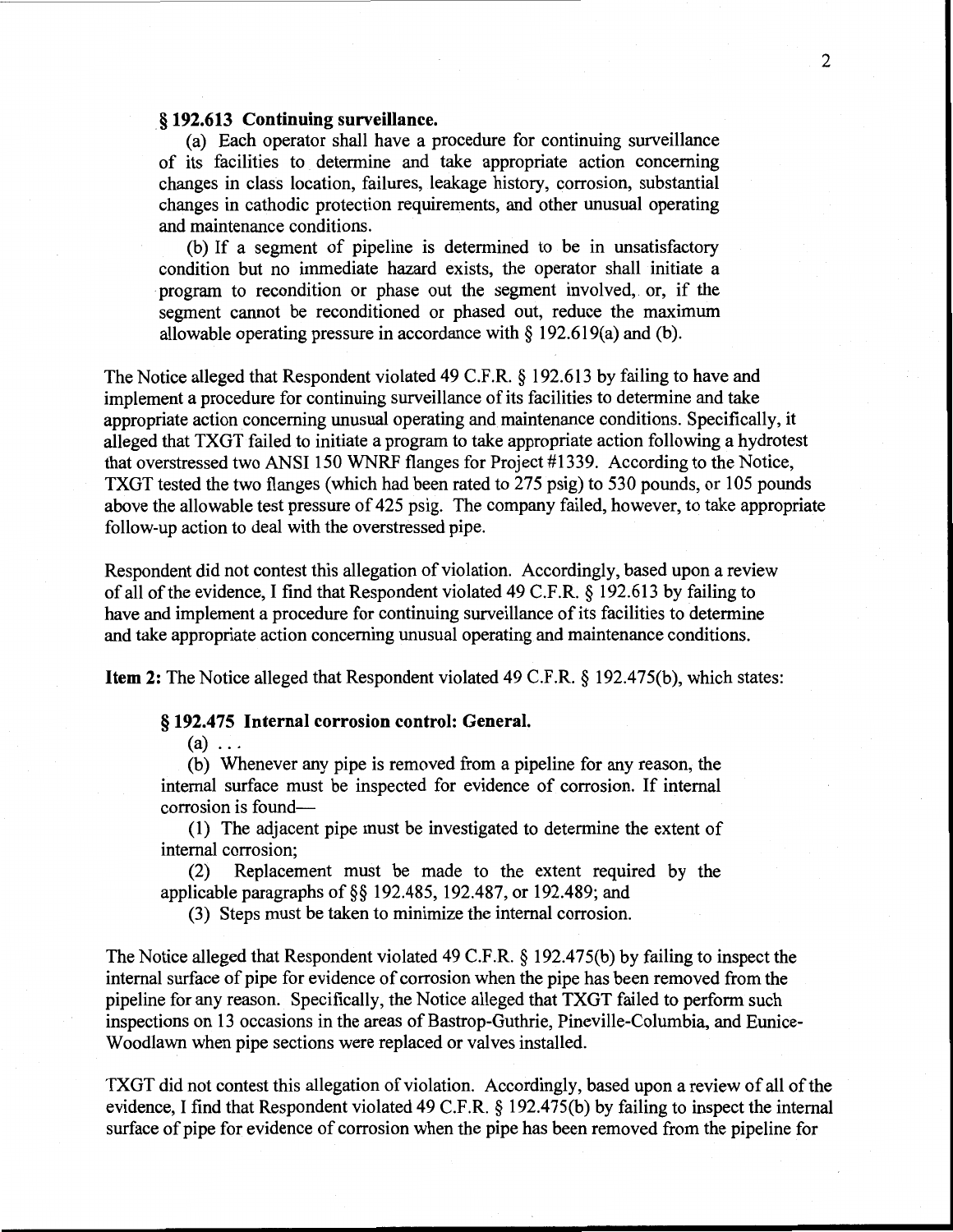any reason.

**Item 3:** The Notice alleged that Respondent violated 49 C.F.R. § 192.605(a), which states:

## § **192.605 Procedural manual for operations, maintenance, and emergencies.**

(a) *General.* Each operator shall prepare and follow for each pipeline, a manual of written procedures for conducting operations and maintenance activities and for emergency response. For transmission lines, the manual must also include procedures for handling abnormal operations. This manual must be reviewed and updated by the operator at intervals not exceeding 15 months, but at least once each calendar year. This manual must be prepared before operations of a pipeline system commence. Appropriate parts of the manual must be kept at locations where operations and maintenance activities are conducted.

The Notice alleged that Respondent violated 49 C.F.R. § 192.605(a) by failing to follow its own written procedures for conducting operations and maintenance activities. Specifically, the Notice alleged that TXGT failed to follow its own procedures in two situations:

- 1. TXGT personnel failed to remediate external corrosion that the company had graded as "P4" within the 180-day time period required under TXGT' s *O&M Corrosion Control Procedure OM 20.13. 01. 08, Atmospheric and O.[!shore Splash Zone Corrosion Inspections, section 5, Remedial Actions, 5.1.1* .
- 2. TXGT personnel failed to calibrate 12 gas detector devices to within the required operating range ofO% Lower Explosive Limit (LEL) to 50% LEL at the Sharon Compressor Station during calendar years 2010 and 2011, in accordance with TXGT's *Electrical and Automation Policy OM30.03.00.05 Gas Detection, Policy section 1.3.1,*  and with *Work Instruction, WI-01085 Testing & Maintaining Gas Detection Alarm/Shutdown Systems.<sup>3</sup>*

- Alarm shall be set at 20% LEL
- Shutdown shall be set at 40% LEL
- Calibration gas level at 50% LEL."

<sup>2</sup>*O&M Corrosion Control Procedure OM20.13. 01.08, Atmospheric and Offshore Splash Zone Corrosion Inspections, section 5, Remedial Actions, 5.1.1* states: "After inspection, piping, flanges, and straps and supports with a corrosion condition of 4 require remediation within 180 days." On January 25, 2008, during an inspection of the 2460 Deep Saline facility located in the Morgan City/Offshore area, TXGT graded the corrosion as "P4F3S2." A subsequent inspection on May 21,2008, resulted in a grading of the site as "P4F4S4." The company completed remediation on December 5, 2008, which exceeded the 180 days required under TXGT's own procedure.

<sup>&</sup>lt;sup>3</sup> Electrical and Automation Policy OM.30.03.00.05 Gas Detection, Policy section 1.3.1, states "All gas detection devices will be calibrated at least once each calendar year not to exceed 15 months, except where shorter intervals are required by the manufacturer." The TXGT *Work Instruction, WI-01085 Testing* & *Maintaining Gas Detection Alarm/Shutdown Systems, step 4.3* states: "Calibrate all sensors per manufacturer's instruction and check at:

During the annual calibration testing for 2010 at the Sharon Compressor Station, TXGT personnel failed to calibrate the upper limit of eight gas detectors to the required limit of 50% LEL and for 2011 failed to calibrate the upper limit of four detectors to the 50% LEL limit.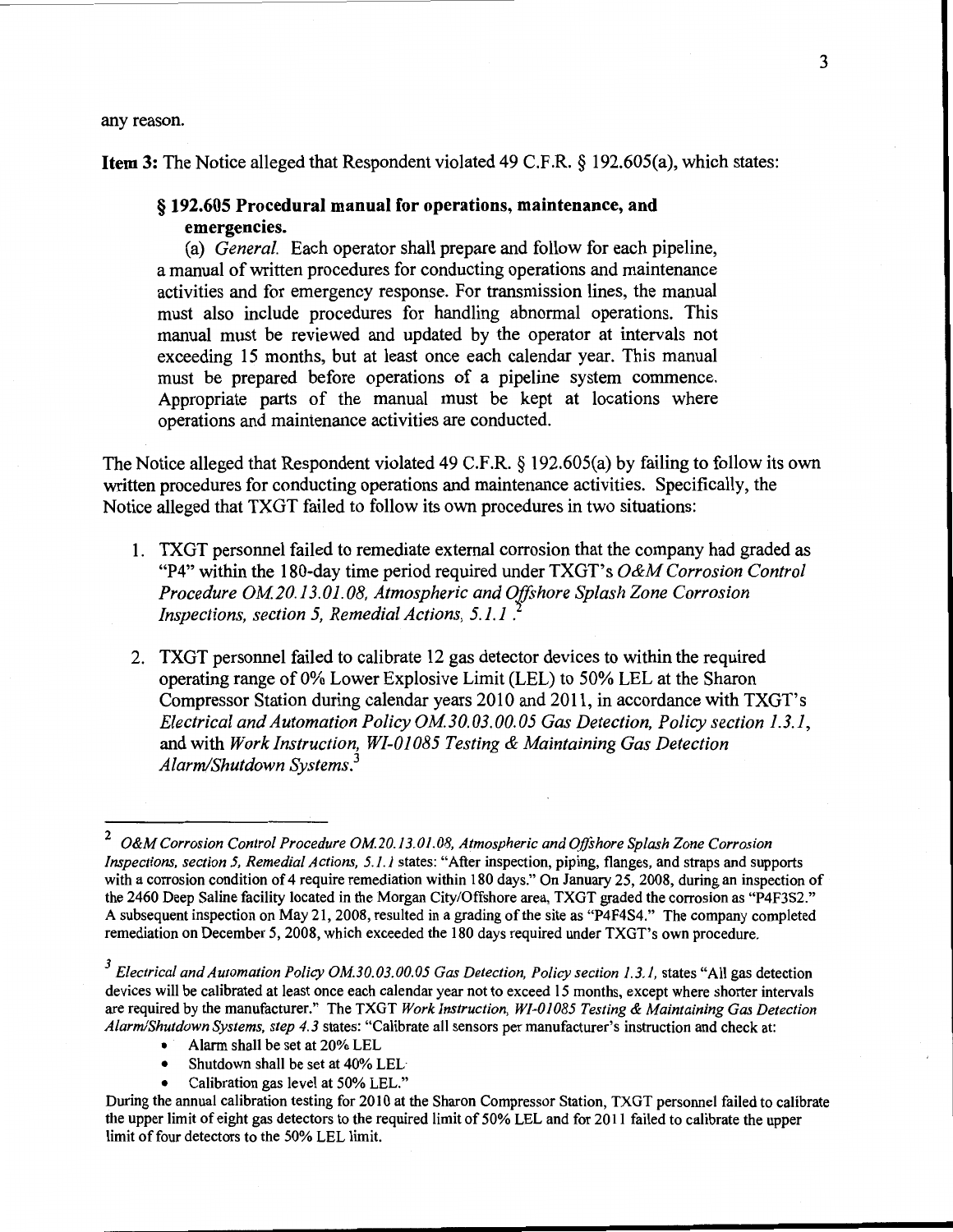Respondent did not contest this allegation of violation. Accordingly, based upon a review of all of the evidence, I find that Respondent violated 49 C.F.R. § 192.605(a) by failing to follow its own written procedures for conducting operations and maintenance activities.

Item 4: The Notice alleged that Respondent violated 49 C.F.R. § 192.705(b), which states:

### § 192.705 Transmission lines: Patrolling.

 $(a) \ldots$ 

(b) The frequency of patrols is determined by the size of the line, the operating pressures, the class location, terrain, weather, and other relevant factors, but intervals between patrols may not be longer than prescribed in the following table:

|                                     | Maximum interval between patrols                                      |                                                           |
|-------------------------------------|-----------------------------------------------------------------------|-----------------------------------------------------------|
| <b>Class</b><br>location of<br>line | At highway and railroad<br>crossings                                  | At all other places                                       |
|                                     | $7\frac{1}{2}$ months; but at least twice each<br>calendar year.      | 15 months; but at least once each<br>calendar year.       |
|                                     | $4\frac{1}{2}$ months; but at least four times<br>each calendar year. | 71/2 months; but at least twice each<br>calendar year.    |
|                                     | $4\frac{1}{2}$ months; but at least four times<br>each calendar year. | 4½ months; but at least four times<br>each calendar year. |

The Notice alleged that Respondent violated 49 C.F.R. § 192.705(b) by failing to meet the required patrolling intervals for Class 1 and 2 locations on numerous inspections during 2007.<sup>4</sup> Specifically, the Notice alleged that TXGT exceeded the required patrolling interval of at least twice each calendar year but at intervals of not more than  $7\frac{1}{2}$  months on 41 separate occasions in the Morgan City area.

Respondent did not contest this allegation of violation. Accordingly, based upon a review of all of the evidence, I find that Respondent violated 49 C.F.R. § 192.705(b) by failing to meet the required patrolling intervals for Class 1 and 2 locations on numerous inspections during 2007.

Item 5: The Notice alleged that Respondent violated 49 C.F.R. § 192.739(a), which states:

<sup>4</sup> Section 49 C.F.R. § 192.5 defines Class 1 locations generally as (i) an offshore area; or (ii) any class location unit that has 10 or fewer buildings intended for human occupancy. Class 2 locations generally consist of"any class location unit that has more than 10 but fewer than 46 buildings intended for human occupancy."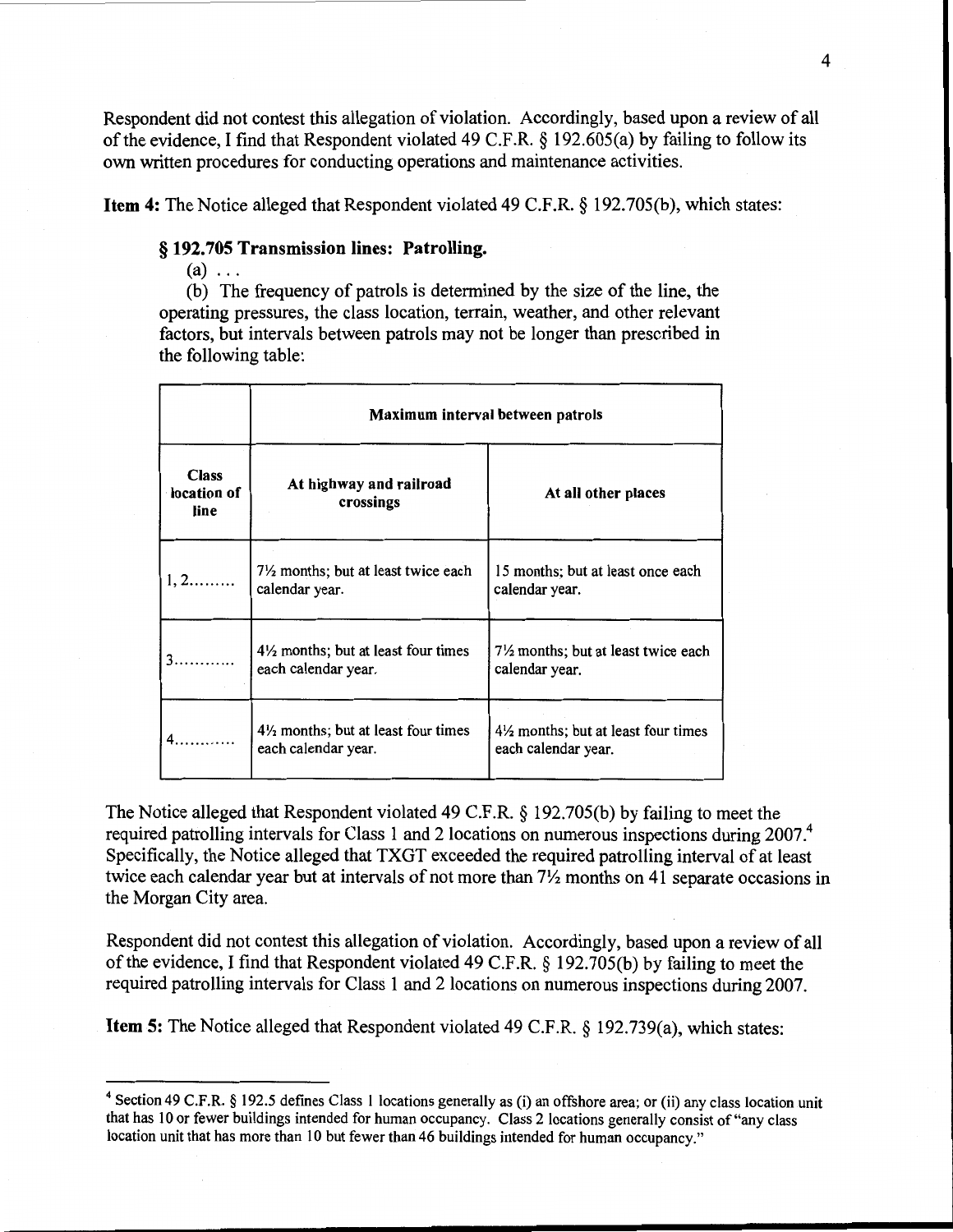# § **192.739 Pressure limiting and regulating stations: Inspection and testing.**

(a) Each pressure limiting station, relief device (except rupture discs), and pressure regulating station and its equipment must be subjected at intervals not exceeding 15 months, but at least once each calendar year, to inspections and tests to determine that it is  $-$ 

(1) In good mechanical condition;

(2) Adequate from the standpoint of capacity and reliability of operation for the service in which it is employed;

(3) Except as provided in paragraph (b) of this section, set to control or relieve at the correct pressure consistent with the pressure limits of § 192.201(a); and

( 4) Properly installed and protected from dirt, liquids, or other conditions that might prevent proper operation.

The Notice alleged that Respondent violated 49 C.F.R. § 192.739(a) by failing to perform annual regulator/relief valve inspections to determine that they were in good mechanical condition and adequate to meet other performance standards. Specifically, the Notice alleged that TXGT failed to perform the inspections for Avoca Island #1 Relief Valve 9488 in 2007 and Old Camp Pass 9012 in 2008 and 2009.

Respondent did not contest this allegation of violation. Accordingly, based upon a review of all of the evidence, I find that Respondent violated 49 C.F.R. § 192.739(a) by failing to perform annual regulator/relief valve inspections to determine that they were in good mechanical condition and adequate to meet other performance standards.

**Item 6:** The Notice alleged that Respondent violated 49 C.F.R. § 192.709(c), which states:

### § **192.709 Transmission lines: Record keeping.**

Each operator shall maintain the following records for transmission lines for the periods specified:

 $(a) \ldots$ 

(c) A record of each patrol, survey, inspection, and test required by subparts L and M of this part must be retained for at least 5 years or until the next patrol, survey, inspection, or test is completed, whichever is longer.

The Notice alleged that Respondent violated 49 C.F.R. § 192.709(c) by failing to maintain a record of each patrol, survey, inspection, and test required by subparts L and M of Part 192 for at least five years or until the next patrol, survey, inspection or test is completed, whichever is  $longer.<sup>5</sup>$ 

<sup>&</sup>lt;sup>5</sup> The Notice alleged that TXGT did not maintain the annual inspection and testing data records for the following facilities and years:

A 730-G-16 Avoca Island #1 Relief Valve 9488 for calendar year 2007;

<sup>•</sup> B705-G-30 REL Blk 20 Burlington 9552 for calendar year 2008;

<sup>•</sup> C234-G-6 REG/FCPO Old Camp Pass 9012 for calendar years 2008 and 2009;

<sup>•</sup> L420-G-29 REL South Lake Pagie 2198 for calendar years 2008 and 2009; and

<sup>•</sup> L440-G-27 REL Lake Pagie for calendar year 2008.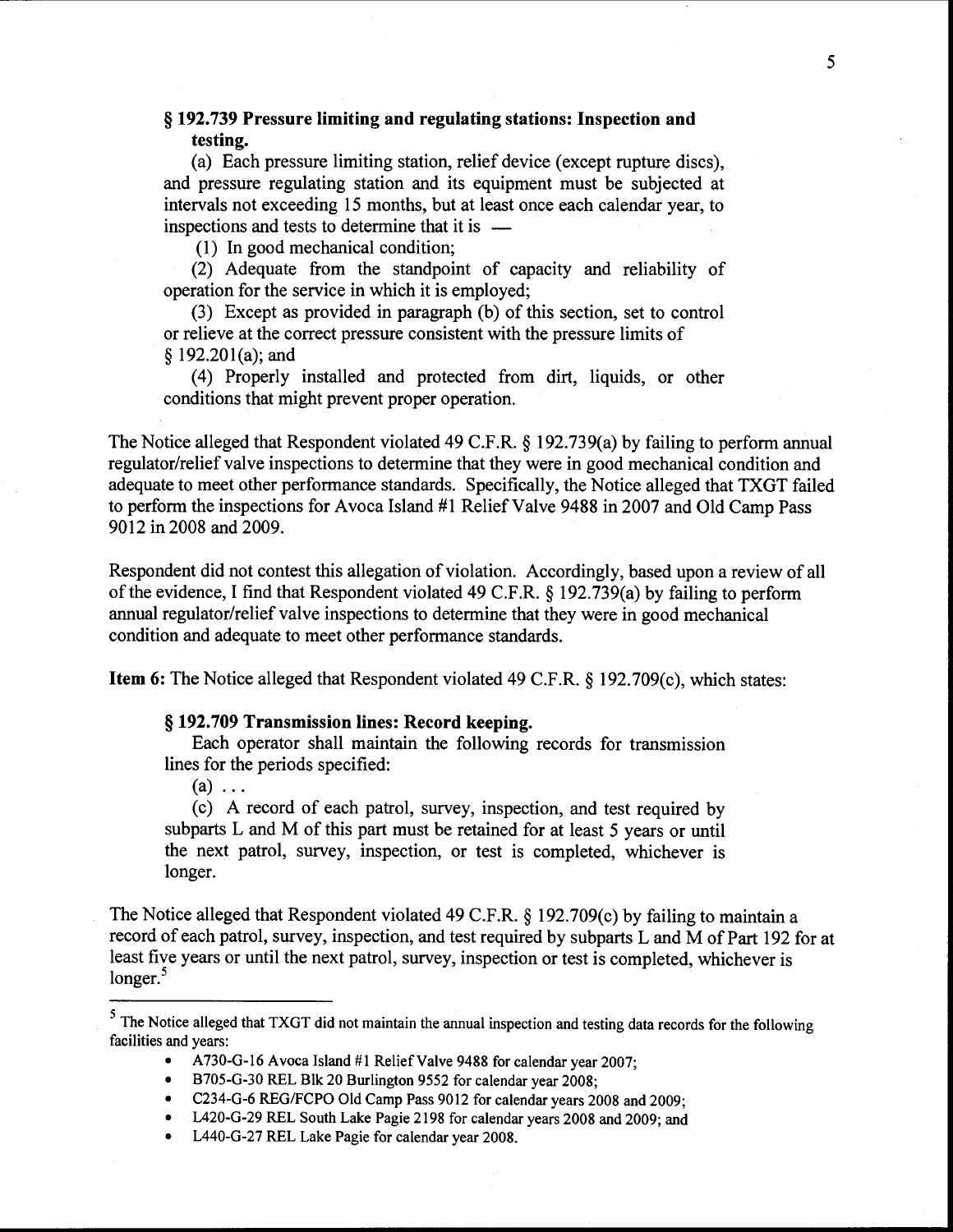Respondent did not contest this allegation of violation. Accordingly, based upon a review of all of the evidence, I find that Respondent violated 49 C.F.R. § 192.709(c) by failing to maintain a record of each patrol, survey, inspection, and test required by subparts L and M of Part 192 for at least five years or until the next patrol, survey, inspection or test is completed, whichever is longer.

Item 8: The Notice alleged that Respondent violated 49 C.F.R. § 192.745(a), which states:

### § 192.745 Valve maintenance: Transmission lines.

(a) Each transmission line valve that might be required during any emergency must be inspected and partially operated at intervals not exceeding 15 months, but at least once each calendar year.

The Notice alleged that Respondent violated 49 C.F.R. § 192.745(a) by failing to inspect and partially operate each transmission line valve that might be required during any emergency at intervals not exceeding 15 months, but at least once each calendar year. Specifically, TXGT personnel maintained 229 valves in 2006, from June through December. However in 2007, TXGT maintained only 128 of these same 229 valves. The remaining 101 valves were not maintained in the 2007 calendar year.

Respondent did not contest this allegation of violation. Accordingly, based upon a review of all of the evidence, I find that Respondent violated 49 C.F.R. § 192.745(a) by failing to inspect and partially operate each transmission line valve that might be required during any emergency at intervals not exceeding 15 months, but at least once each calendar year.

These findings of violation will be considered prior offenses in any subsequent enforcement action taken against Respondent.

### ASSESSMENT OF PENALTY

Under 49 U.S.C. § 60122, Respondent is subject to an administrative civil penalty not to exceed \$100,000 per violation for each day of the violation, up to a maximum \$1 ,000,000 for any related series of violations. In determining the amount of a civil penalty under 49 U.S.C. § 60122 and 49 C.F.R. § 190.225, I must consider the following criteria: the nature, circumstances, and gravity of the violation, including adverse impact on the environment; the degree of Respondent's culpability; the history of Respondent's prior offenses; the Respondent's ability to pay the penalty and any effect that the penalty may have on its ability to continue doing business; and the good faith of Respondent in attempting to comply with the pipeline safety regulations. In addition, I may consider the economic benefit gained from the violation without any reduction because of subsequent damages, and such other matters as justice may require. The Notice proposed a total civil penalty of \$162,900 for the violations cited above.

**Item 2:** The Notice proposed a civil penalty of \$25,000 for Respondent's violation of 49 C.F.R. § 192.475(b), by failing to inspect the internal surface of pipe for evidence of corrosion when the pipe has been removed from the pipeline for any reason. The record shows that TXGT did not perform the required inspections on 13 different occasions during 2007-2011.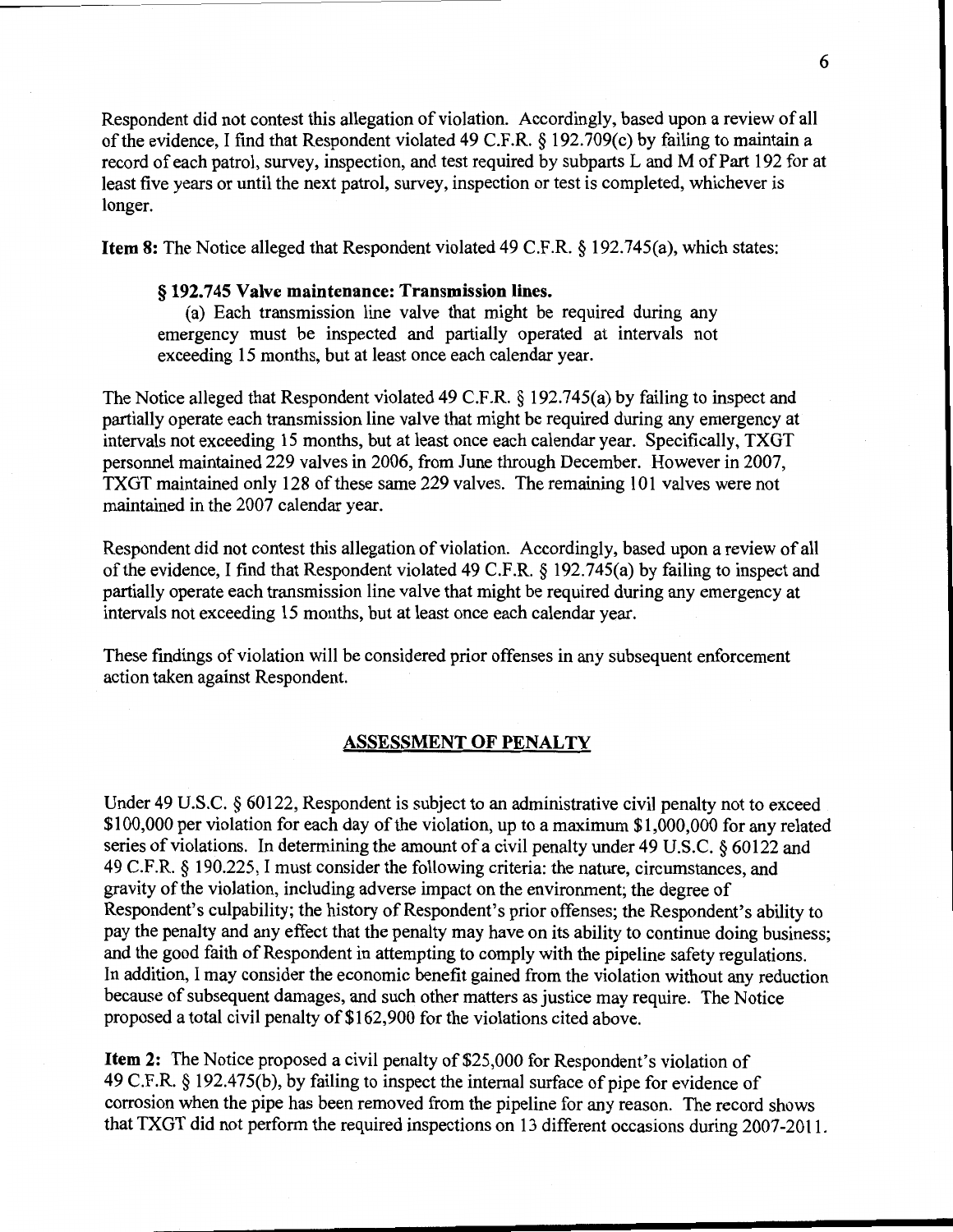TXGT paid the proposed penalty for the alleged violation, which serves to close the case with prejudice. Accordingly, having reviewed the record and considered the assessment criteria, I assess Respondent a civil penalty of \$25,000 for violation of 49 C.F.R. *§* 192.475(b).

**Item 3:** The Notice proposed a civil penalty of \$35,600 for Respondent's violation of 49 C.F.R. § 192.605(a), for failing to follow its own written procedures for conducting operations and maintenance activities. As discussed above, I found that TXGT failed to follow company procedures for remediating external corrosion and for calibrating certain gas detectors. TXGT paid the proposed penalty for the alleged violation, which serves to close the case with prejudice. Accordingly, having reviewed the record and considered the assessment criteria, I assess Respondent a civil penalty of \$35,600 for violation of 49 C.F.R. *§* 192.605(a).

**Item 4:** The Notice proposed a civil penalty of \$29,000 for Respondent's violation of 49 C.F.R. § 192.705(b), for failing to meet the required patrolling intervals for Class 1 and 2 locations on numerous occasions during 2007. As discussed above, I found that during 2007, TXGT exceeded the required patrolling interval on 41 separate occasions in the Morgan City area. TXGT paid the proposed penalty for the alleged violation, which serves to close the case with prejudice. Accordingly, having reviewed the record and considered the assessment criteria, I assess Respondent a civil penalty of \$29,000 for violation of 49 C.F.R. § 192.705(b).

**Item 5:** The Notice proposed a civil penalty of \$28,100 for Respondent's violation of 49 C.F.R. *§* 192.739(a), for failing to perform annual relief valve inspections. As discussed above, I found that TXGT failed to perform annual regulator/relief valve inspections to determine that they were in good mechanical condition and adequate to meet other performance standards. TXGT paid the proposed penalty for the alleged violation, which serves to close the case with prejudice. Accordingly, having reviewed the record and considered the assessment criteria, I assess Respondent a civil penalty of \$28,100 for violation of 49 C.F.R. § 192.739(a).

**Item 6:** The Notice proposed a civil penalty of \$20,200 for Respondent's violation of 49 C.F .R. *§* 192.709, for failing to maintain a record of each patrol, survey, inspection, and test required by subparts Land M of Part 192 for at least five years or until the next patrol, survey, inspection or test is completed, whichever is longer. As discussed above, I found that TXGT failed to maintain the proper documentation that should be utilized in its integrity management program. TXGT paid the proposed penalty for the alleged violation, which serves to close the case with prejudice. Accordingly, having reviewed the record and considered the assessment criteria, I assess Respondent a civil penalty of \$20,200 for violation of 49 C.F.R. § 192.709.

**Item 8:** The Notice proposed a civil penalty of \$25,000 for Respondent's violation of 49 C.F.R. § 192.745(a), for failing to inspect and partially operate each transmission line valve that might be required during any emergency at intervals not exceeding 15 months, but at least once each calendar year. As discussed above, I found that TXGT failed to perform proper annual inspections for 101 transmission line valves during 2007. TXGT paid the proposed penalty for the alleged violation, which serves to close the case with prejudice. Accordingly, having reviewed the record and considered the assessment criteria, I assess Respondent a civil penalty of\$25,000 for violation of 49 C.F.R. § 192.745(a).

In summary, having reviewed the record and considered the assessment criteria for each of the Items cited above, I assess Respondent a total civil penalty of **\$162,900.**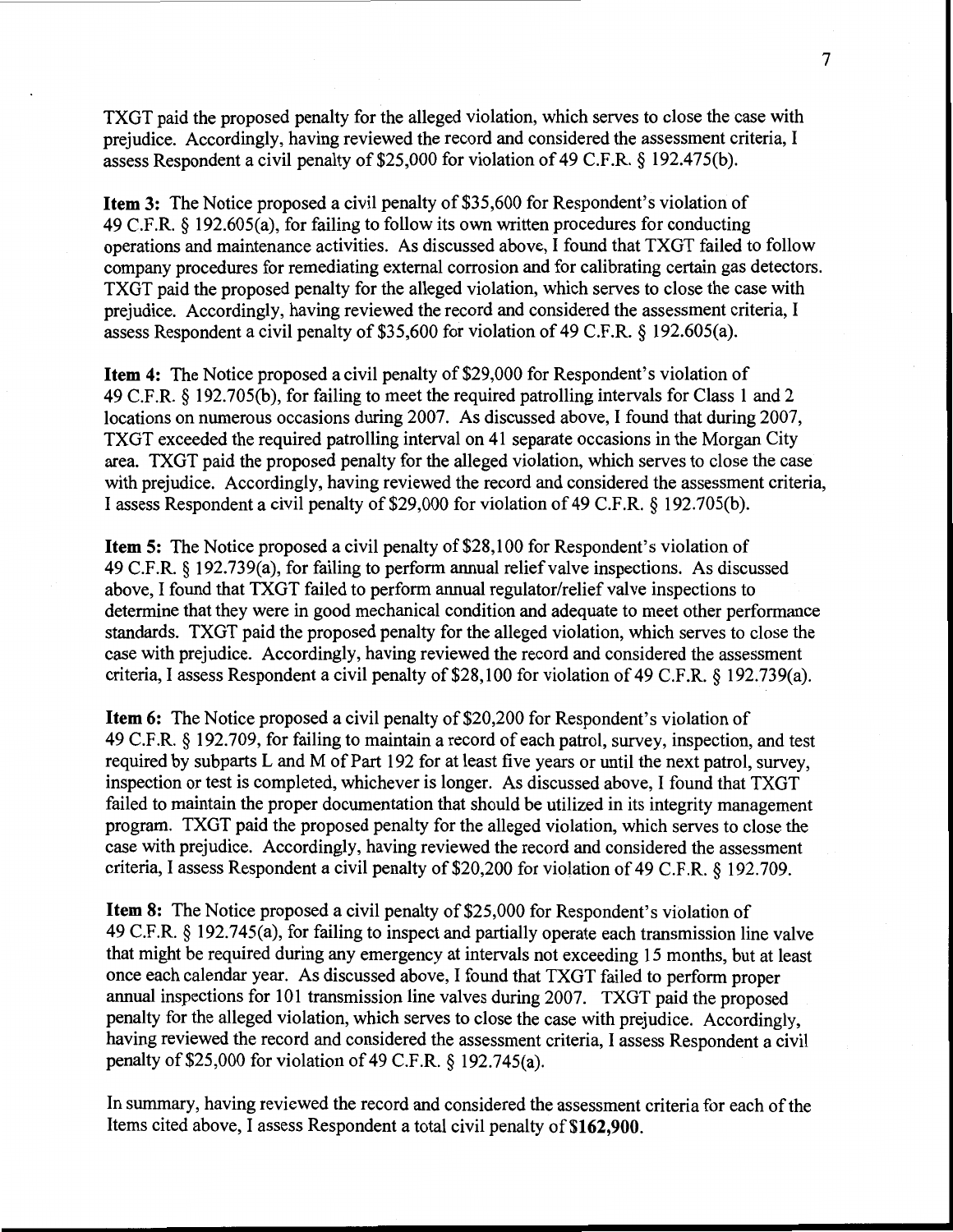### COMPLIANCE ORDER

The Notice proposed a compliance order with respect to Item 1 in the Notice for violation of 49 C.F.R. § 192.613. Under 49 U.S.C. § 60118(a), each person who engages in the transportation of gas or who owns or operates a pipeline facility is required to comply with the applicable safety standards established under chapter 601. Pursuant to the authority of 49 U.S.C. § 60118(b) and 49 C.F.R. § 190.217, Respondent is ordered to take the following actions to ensure compliance with the pipeline safety regulations applicable to its operations:

> 1. With respect to the violation of  $\S$  192.613 (Item 1), Respondent must provide PHMSA with justification for testing the two flanges to 530 psig, or 105 psig above the allowable test pressure. The justification should establish that the structural integrity of the flanges has not been damaged. Otherwise, TXGT must replace the two flanges. This item of the compliance order must be completed within 45 days after receipt of the Final Order.

2. With respect to the violation of§ 192.613 (Item 1), Respondent is requested to maintain documentation of the safety improvement costs associated with fulfilling this Compliance Order and submit the total to R.M. Seeley, Director, Southwest Region, Pipeline and Hazardous Materials Safety Administration. It is requested that these costs be reported in two categories: 1) total cost associated with preparation/revisions of plans, procedures, studies and analyses; and 2) total cost associated with replacements, additions and other changes to pipeline infrastructure.

The Director may grant an extension of time to comply with any of the required items upon a written request timely submitted by the Respondent and demonstrating good cause for an extension.

Failure to comply with this Order may result in the administrative assessment of civil penalties not to exceed \$100,000 for each violation for each day the violation continues or in referral to the Attorney General for appropriate relief in a district court of the United States.

### WARNING ITEM

With respect to Item 7, the Notice alleged probable violations of Part 192 but did not propose a civil penalty or compliance order for this item. Therefore, this is considered to be a warning item. The warning was for:

49 C.F.R. § 192.743(a) (Item 7) – Respondent's failure to conduct capacity reviews for 31 relief devices in a timely manner. Specifically, the Notice alleged that TXGT exceeded the capacity review timelines for 31 relief devices by one month between March 6, 2007, and July 8, 2008 and the capacity review for the relief device L420-G-29-REL at South Lake Pagie 2198 during the 2008 calendar year.

IfOPS finds a violation of this provision in a subsequent inspection, Respondent may be subject to future enforcement action.